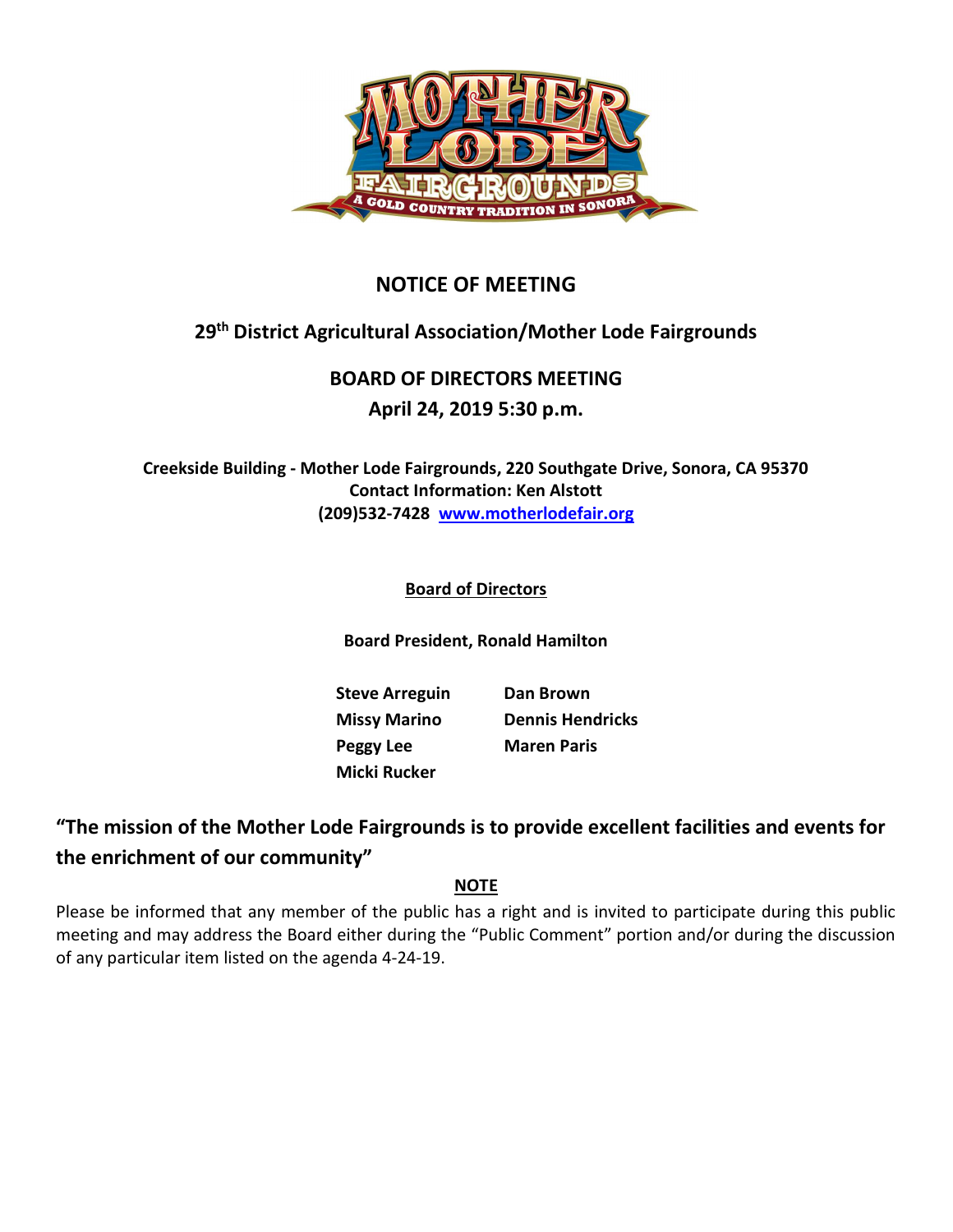# AGENDA

#### 1. CALL TO ORDER- President Hamilton

Items listed on this agenda may be considered in any order at the discretion of the Chair. All items so listed may be considered for action. Any item not listed on the agenda will not be discussed or considered by the Board.

#### 2. PLEDGE OF ALLEGIANCE

#### 3. ROLL CALL/DECLARATION OF A QUORUM/ABSENT DIRECTORS

#### 4. INTRODUCTION OF GUESTS AND STAFF

a. Persons with disabilities who may require accommodations to attend the meeting are requested to contact the Fair office at (209) 532-7428.

b. The 29<sup>th</sup> DAA agenda can also be accessed on the web at www.motherlodefair.org.

- c. Questions regarding agenda items should be directed to the CEO's office at (209) 532-7428.
- 5. PUBLIC COMMENT-Public comment is a right granted to the public. It is reserved for items that are not listed on the agenda, but under this Board's jurisdiction. Please be informed that public participation under Public Comment will be limited to five (5) minutes per speaker and in accordance with state law, the Board will not comment or otherwise consider such Public Comment item for business until and unless such item has been properly agenized at a future meeting.
- 6. CORRESPONDENCE All correspondence mailed, e-mailed, or hand-delivered shall be summarized at each monthly board meeting.
- 7. CONSENT CALENDAR –All matters listed under Consent Calendar are considered by the Board of Directors to be routine and will be enacted in one motion by category in the order listed below. There will be no discussion of these items prior to the time of the Board of Directors votes on the motion, unless member of the Board, staff or public request specific items to be discussed separated and/or removed from this section.
	- a. Approval of Minutes for meeting, March 27, 2019 regular board meeting.
	- b. Monthly Bills/Receipts –March 2019
	- c. Monthly Contract Report –March 2019
- 8. NEW BUSINESS Board Update of Director Consideration/Action on the following agenda items: a. Reimbursement CEO for travel during emergency flooding. (Airfare, rental car, fuel, 1 meal a day) \$1,748.40.

b. Resolution to change bank account to Oak Valley Community Bank

9. OLD BUSINESS - Board Update of Director Consideration/Action on the following agenda items: a.